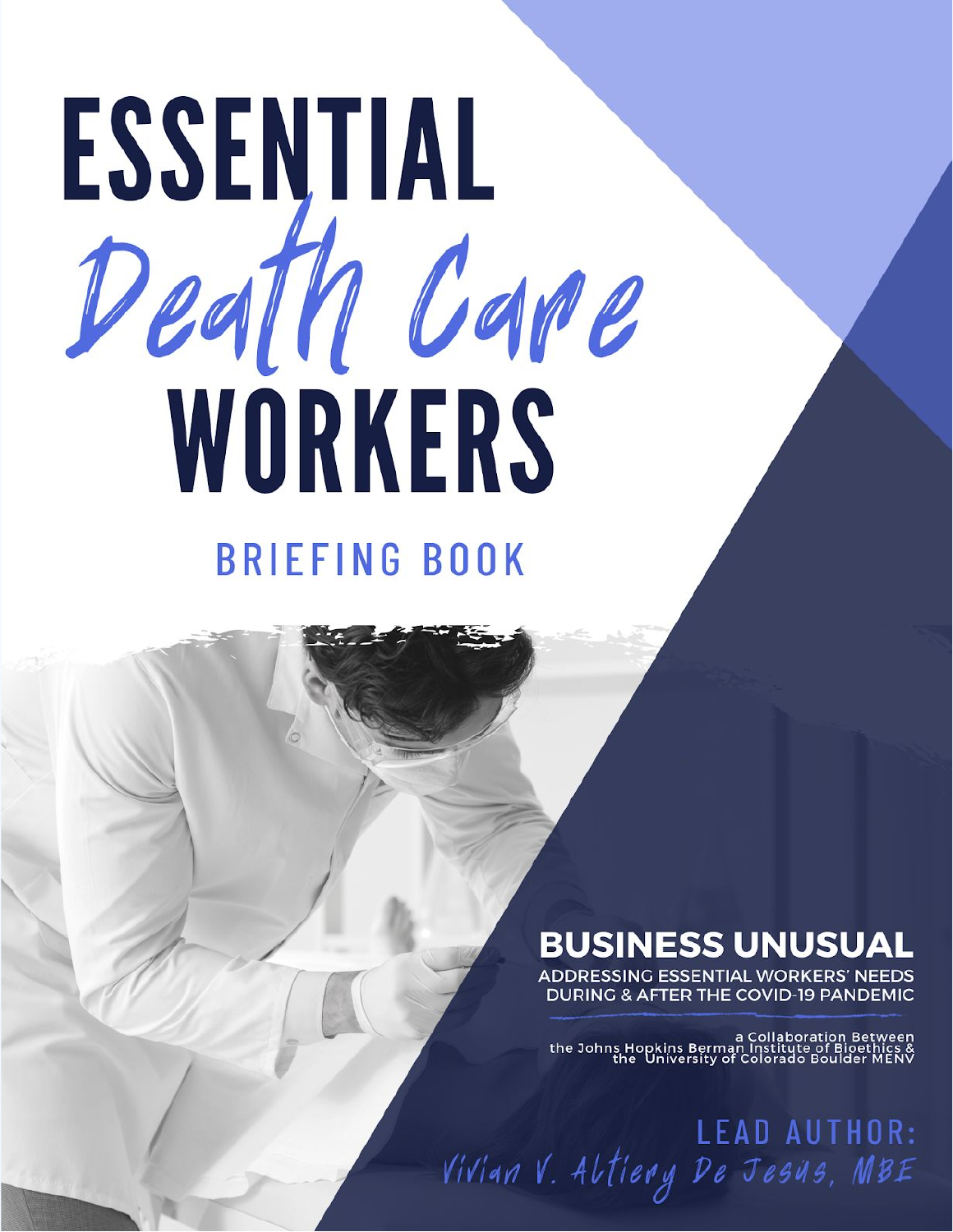### **ESSENTIAL DEATHCARE WORKERS** A Briefing Book About Those Who Work In Funeral Homes & Cemeteries

"I don't know how many more bodies I can take [...] No one in the New York City area possibly has *enough equipment to care for human remains of this magnitude." 1 – Patrick Marmor in an interview with Business Insider.*

As COVID-19 claims the lives of hundreds of thousands in a few short months, deathcare workers --people employed in morgues, funeral homes, embalming facilities, cemeteries, and crematories --in areas of intense outbreak have been called upon to perform their work at a wrenching volume and pace. Scenes from multiple countries depict an overwhelmed deathcare system: in New York, refrigerated trucks park behind hospitals;<sup>2</sup> in Spain, ice rinks are used to buy time before embalming, $3$  and in Ecuador, bodies were simply left in the streets, forcing families to drape loved ones in plastic. 4

Deathcare workers perform labor that has emotional, moral, social, and public health value. Their jobs involve "ritually putting the dead body in its place, managing the relations between the living and the dead, and providing explanations for the existence of death." <sup>5</sup> Deathcare work helps to honor the dignity of those who have died and to help their families. At the same time, they serve a public health function by preventing diseases, including COVID-19, from spreading in the population through improper management of human remains.

Even before COVID-19, deathcare workers had occupational risks of exposure to bloodborne and airborne pathogens,<sup>6</sup> which now include the novel coronavirus. Beyond the physical risks and rigors of this work, even prior to COVID-19, some deathcare workers experience intense anxiety, panic attacks, and compassion fatigue.<sup>7</sup> In the time of COVID-19, working at a grueling pace and under heightened risks, even workers accustomed to dealing with death may find themselves in ever-greater need of mental health care and emotional support. $8$ 

#### **WHO ARE DEATHCARE WORKERS?**

Death is an inevitable process, and human societies have developed funeral rituals to cope with grief, to celebrate the life or death of the deceased person, and to treat death and the deceased person's body in a way that respects human dignity as they understand it. 9-12 Prior to the Civil War, families in the United States cared for their own dead. $^{13}$  The deathcare industry, or funeral industry, emerged during the war: the bodies of soldiers needed to be shipped long distance, and thus, there was a need for embalmers. This led to the development of an industry that now includes a range of jobs, including embalmers, undertakers, funeral directors, cremators, grave keeper, among others. $^{\text{13}}$  This discussion focused on one segment of the deathcare industry, funeral homes and cemeteries.<sup>14</sup>

#### **HOW HAS COVID-19 CHANGED THIS WORK**

Deathcare workers in areas of intense outbreak have seen an increase in the volume of their work. In some locations, the industry is being overwhelmed by the high quantity of bodies. $^{\rm 1,15\text{-}18}$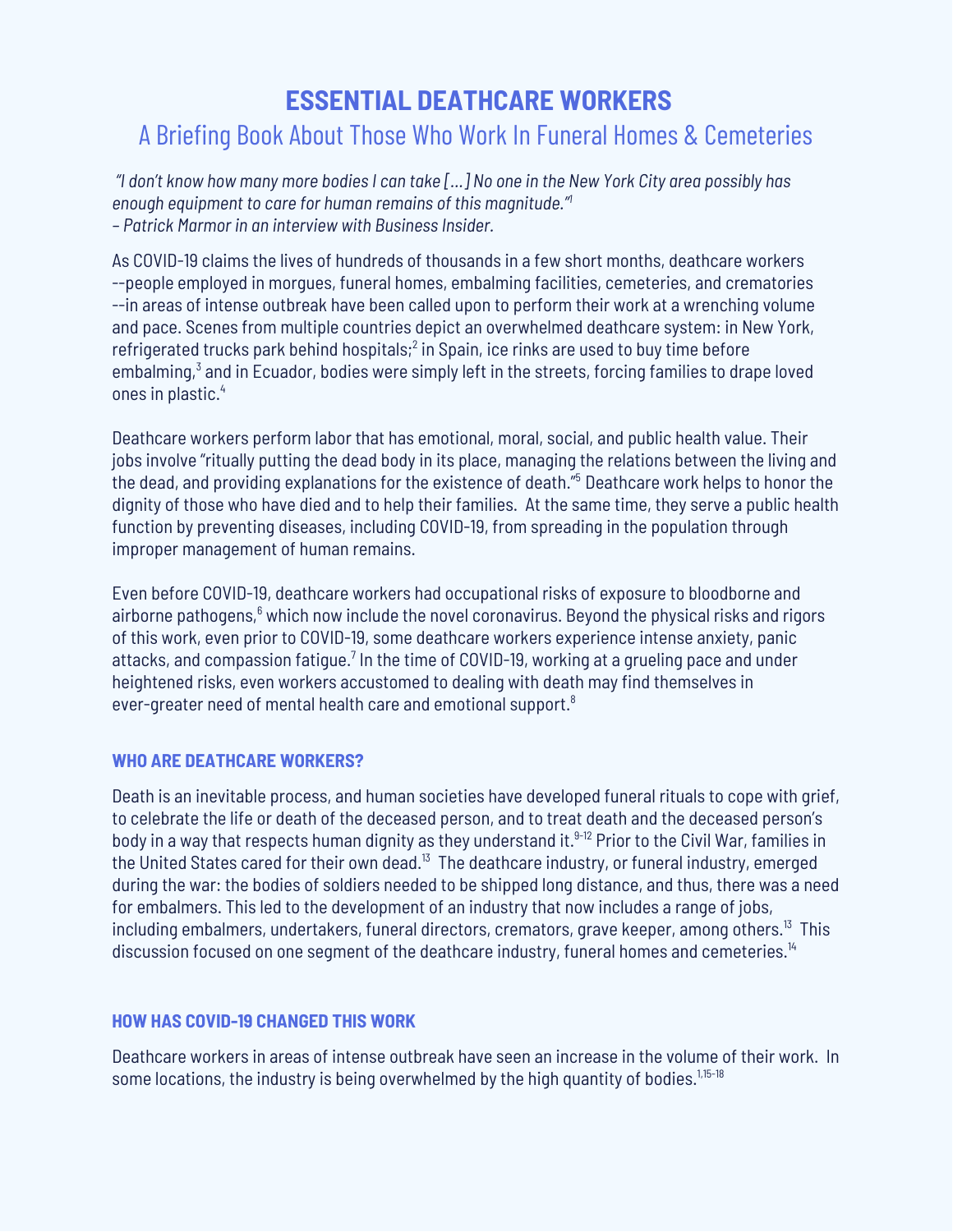Significant modifications have been implemented as a response to the pandemic. Some funeral services are being delayed. Other modifications include offering online-streaming of funeral services, drive-thru services, and mass burials.<sup>19-21</sup>

While some deathcare work is happening from a distance, such as online services; <sup>19</sup> most of the workforce cannot switch to remote work given the nature of their work. They must physically transport bodies, prepare them for burial, or prepare graves. This exposes them to risks of COVID-19 infection from contact with other people in the course of their work, and especially from contact with the bodies of people who died from COVID-19 or may have died from COVID-19.

#### **ON THE JOB RISKS**

The risk of COVID-19 infection varies across jobs, depending on exposure to other people and to human remains. Those that are responsible for body preparation — embalmers, mortuary science technicians and funeral directors—are in direct contact with potentially contaminated bodily fluids. Prior to COVID-19, these workers were at risk of bloodborne diseases (i.e. HIV, Hepatitis B and Hepatitis C) and airborne diseases (i.e. tuberculosis).<sup>6,22-24</sup> Now there is the additional risk of COVID-19 exposure. Other workers (coroners, hearse drivers, crematory operators, and crematorium officers) are also exposed to human remains but at less risk as compared to workers who prepare bodies.

Activities that involve contact with bodies (embalming, burial, and cremation) are not forbidden during the COVID-19 pandemic. However, [OSHA](https://www.osha.gov/SLTC/covid-19/postmortem-care.html) and [CDC](https://www.cdc.gov/coronavirus/2019-ncov/faq.html#COVID-19-and-Funerals) have made recommendations for precautions workers should take when they will have contact with the remains of a person that died from COVID-19. CDC recommendations include, for example, the following recommendation to mitigate COVID-19 transmission during work: "Embalming can be conducted […] follow standard precautions, including additional personal protective equipment (PPE) if splashing of fluids is expected (e.g. disposable gown, face shield or goggles and N95 respirator)." To reduce risk, these workers need adequate PPE. However, deathcare workers are facing PPE shortages – for example, funeral homes calling every day to follow up shipping, check PPE's availability from vendors and manufactures -- and struggle to secure adequate supply.  $25-27$ 

Workers who have contact with other workers, families of the deceased, or members of the public in the process of their work; also face risks of exposure from contact with infected people. This includes embalmers, funeral directors, coroners, hearses drivers, crematory operators, and crematorium officers. Funeral service workers and attendants may also have contact with family members and others when planning and conducting funeral services, though some of this work is now being performed remotely.

Even prior to COVID-19, some deathcare workers experience intense anxiety, panic attacks, and compassion fatigue.<sup>7</sup> As a result of the higher volume of work, workers may be at risk of mental health crises, physical and emotional burnout, as well as compassion fatigue, which leads to higher rates of stress, depression, and anxiety disorders.<sup>7, 28-30</sup> In the time of COVID-19, even workers accustomed to dealing with death may struggle to retain a sense of humanity about the process and may find themselves in ever-greater need of mental health care and emotional support. $^8$ 

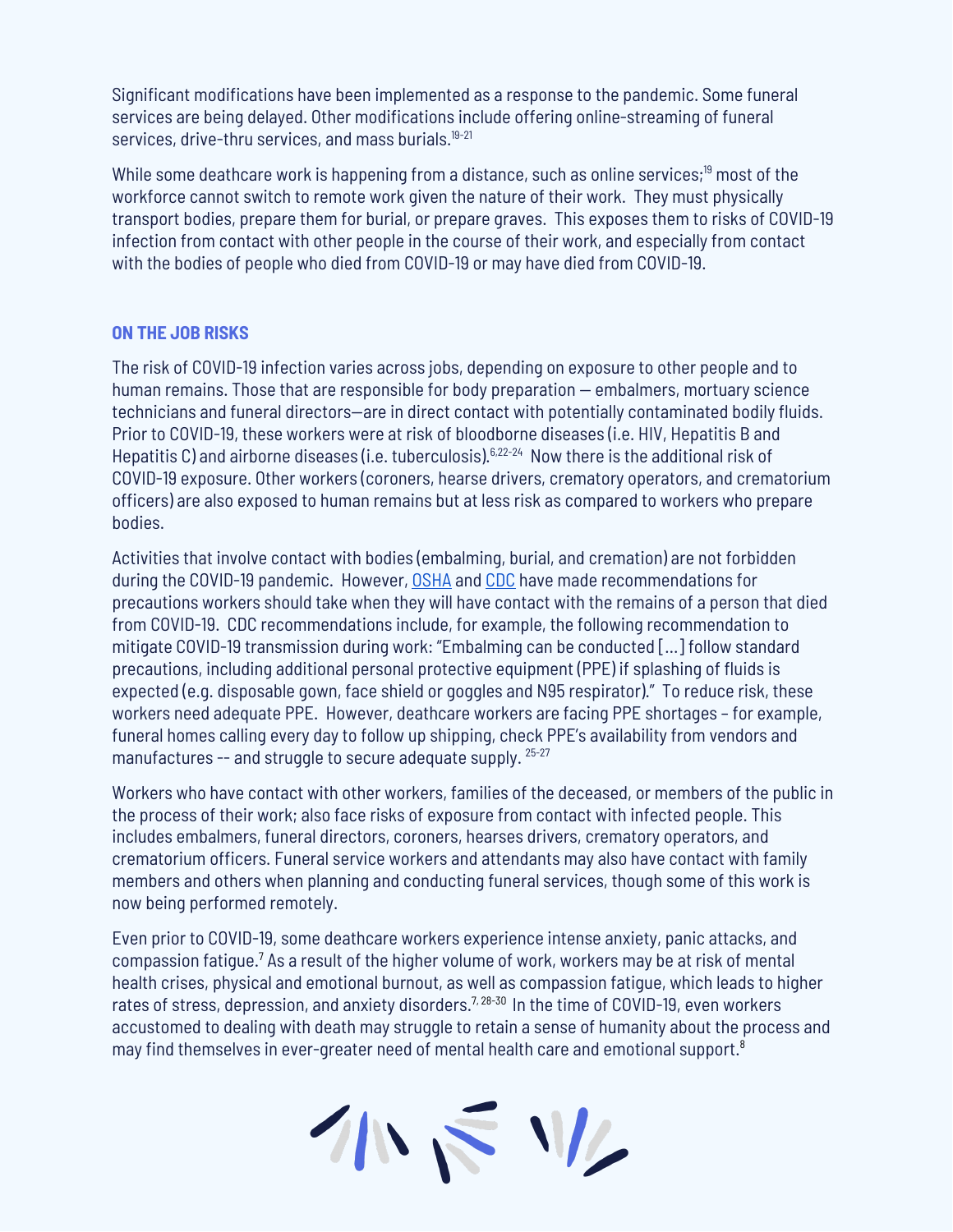#### **HOW CAN WE HELP THESE WORKERS?**

Measures to reduce the risk of workplace COVID-19 infection include, first and foremost adequate PPE for workers. Risks can be reduced by moving work and services online, such as organizing funerals with families through webcams or by phone rather than in person, using online registries to send condolences, and having online streaming of services and drive-thru services. 18-19 Switching to remote work as much as possible reduces risks, though switching to remote work is not feasible for most deathcare workers. Risks can also be reduced by making in-person meetings and events safer (e.g. placing double glass doors between visiting family members and their deceased loved one) $^{31\text{-}32}.$ 

As with many other groups of workers, providing workers with paid sick leave will reduce the chance that they come into the workplace while sick and expose co-workers.

To safeguard workers' well-being, they should be provided with counseling support, access to telemedicine, mental health support, and other measures designed to address burnout and physical and emotional fatigue.



**ESSENTIAL** DEATHCARE WORKERS **BRIEFING BOOK** 

Vivian V. Altiery De Jesus, MBE - Lead Author Anne Bannhill, PhD - Senior Author Nicole Civita, JD, LLM - Editor/Designer

## **BUSINESS UNUSUAL**

**ADDRESSING ESSENTIAL WORKERS' NEEDS DURING & AFTER THE COVID-19 PANDEMIC** 

https://bioethics.jhu.edu/essential

a Collaboration Between<br>& the Johns Hopkins Berman Institute of Bioethics<br>the University of Colorado Boulder MENV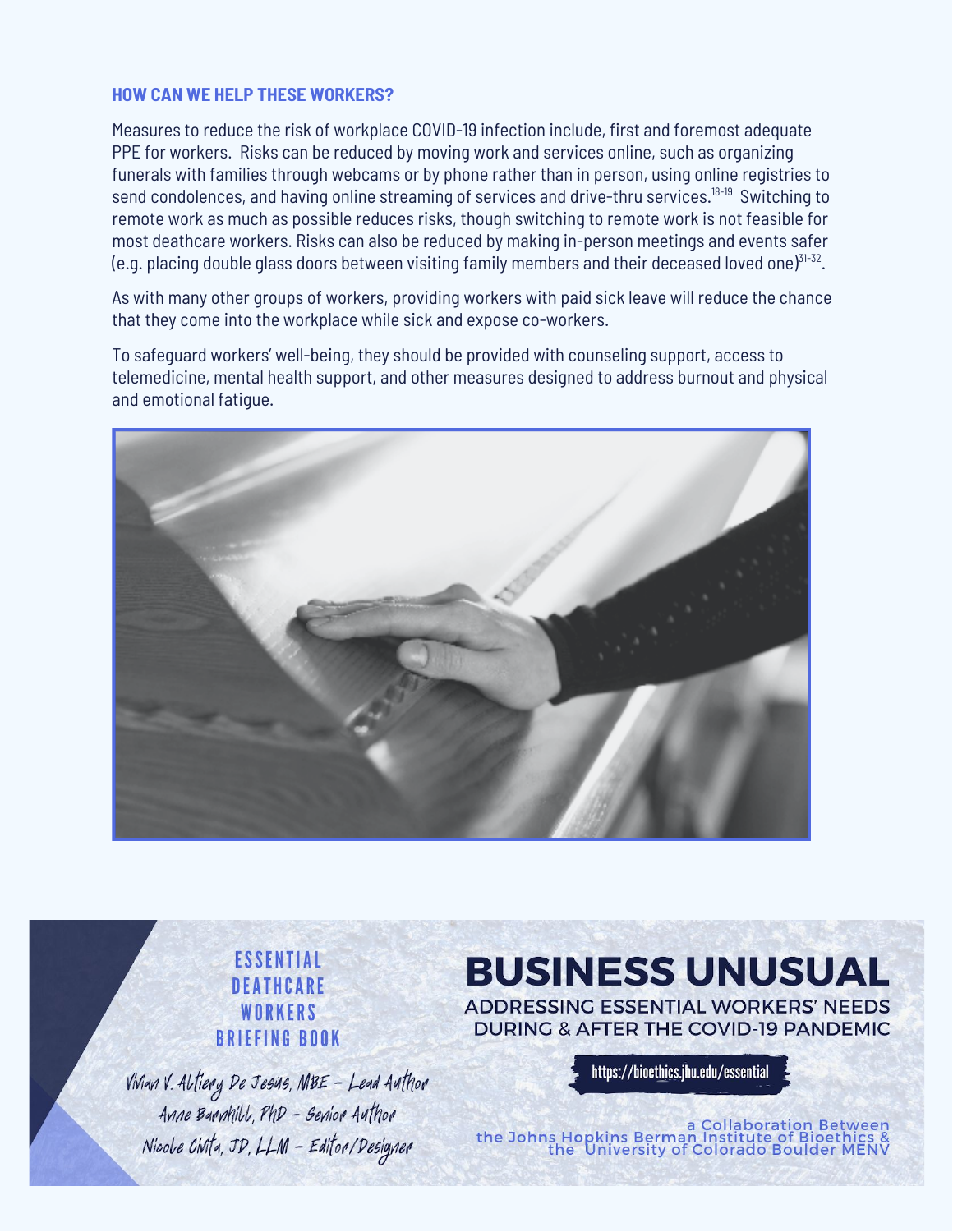#### **References**

- 1. Mosher D. I followed New York City 'deathcare' workers as they collected the bodies of people killed by the coronavirus, and I saw a growing, chaotic, and risky battle. *Business insider.*(2020). https://www.businessinsider.com/coronavirus-covid-19-body-removal-new-york-city-morgues-2020-3
- 2. Feuer A. and Salcedo A., "New York City Deploys 45 Mobile Morgues as Virus Strains Funeral Homes", *The New York Times*, (2020). https://www.nytimes.com/2020/04/02/nyregion/coronavirus-new-york-bodies.html
- 3. Goodman A., Perez Maestro L., Formanek I., Ramsay M. and Kottasová I. "Spain turns ice rink into a morgue as coronavirus deaths pile up", *CNN World* (2020). https://www.cnn.com/2020/03/24/europe/spain-ice-rink-morgue-coronavirus-intl/index.html
- 4. Amario C. and Solano G. , "In Ecuador, families wait with their dead as bodies pile up", *AP News*, (2020,[\)https://apnews.com/ccf626dfa46e62da38cb7faa938aa3b8](https://apnews.com/ccf626dfa46e62da38cb7faa938aa3b8)
- 5. Laderman G., Rest in Peace A Cultural History of Death and the Funeral Home in Twentieth-Century America (2003) at xv.
- 6. Davidson S.S. and Benjamin W.H. Jr, "Risk of infection and tracking of work-related infectious disease in the funeral industry", *American Journal of Infection control* 34, no.10 (2006), 655-660.
- 7. Kessler C., "Working With Dead People Has Its Own Special Kind of Job Stress," *Vice*, (2017). https://www.vice.com/en\_us/article/wjgznw/funeral-director-compassion-fatigue
- 8. Allen G., "Funeral Homes Overwhelmed with COVID-19 Cases", *National Public Radio (NPR) News*, (2020) <https://www.npr.org/2020/04/05/826972795/funeral-homes-overwhelmed-with-covid-19-cases>
- 9. Martin A. (n.d.) The History of Funeral Rites And Rituals of The Ancient World. Choice Mutual-Funeral History. https://choicemutual.com/funeral-rituals-ancient-world
- 10. Bolton, C., & Camp, D. J. (1987). Funeral rituals and the facilitation of grief work. OMEGA-Journal of Death and Dying, 17(4), 343-352.
- 11. Schäfer, C. (2007). Post-mortem personalization: Pastoral power and the new zealand funeral director. Oxfordshire, : Routledge. Retrieved from <http://search.ebscohost.com/login.aspx?direct=true&db=rzh&AN=105877558&site=ehost-live&scope=site>
- 12. Schafer, C. (2012). Corpses, conflict and insignificance? A critical analysis of post-mortem practices Routledge. doi:10.1080/13576275.2012.731724
- 13. The Funeral Source (2017). North America Funerals History of U.S. Traditions. The funeral source. http://thefuneralsource.org/hi0301.html
- 14. Laderman GM (n.d.) Funeral Industry. Encyclopedia of Death and Dying. http://www.deathreference.com/En-Gh/Funeral-Industry.html
- 15. Lozano AV. and Dienst J. (2020). Funeral directors overwhelmed by COVID-19 death toll. NBC News. https://www.nbcnews.com/news/us-news/funeral-directors-overwhelmed-covid-19-death-toll-n1175541
- 16. Betizza S. (2020). How COVID-19 is denying dignity to the dead in Italy. BBC World Service News. https://www.bbc.com/news/health-52031539
- 17. Sugerman E. (2020). 'It is Never Been Like This': Cornoavirus Deaths Overwhelm New York Funeral Workers. Daily Beast. https://www.thedailybeast.com/coronavirus-deaths-overwhelm-new-york-funeral-workers
- 18. Cruz D. (2020) Funeral Homes Overwhelmed with COVID-19 Cases. WLRH 89.3FM/HD Huntsville-NPR Story. http://wlrh.org/NPR-News/funeral-homes-overwhelmed-covid-19-cases
- 19. Heath-Sands K. (2020). Albany funeral home offers drive-thru services in wake of COVID-19 pandemic. WALB News 10. https://www.walb.com/2020/04/03/albany-funeral-home-offers-drive-thru-services-wake-covid-pandemic/
- 20. Juranovich T. (2020) Saying goodbye: Tech aids funeral homes during COVID crisis. Kokomo Tribune. https://www.kokomotribune.com/news/covid-19/saying-goodbye-tech-aids-funeral-homes-during-covid-crisis/article\_366b3b2a-75d3-11ea-9 680-0bd1d1e3b8ec.html